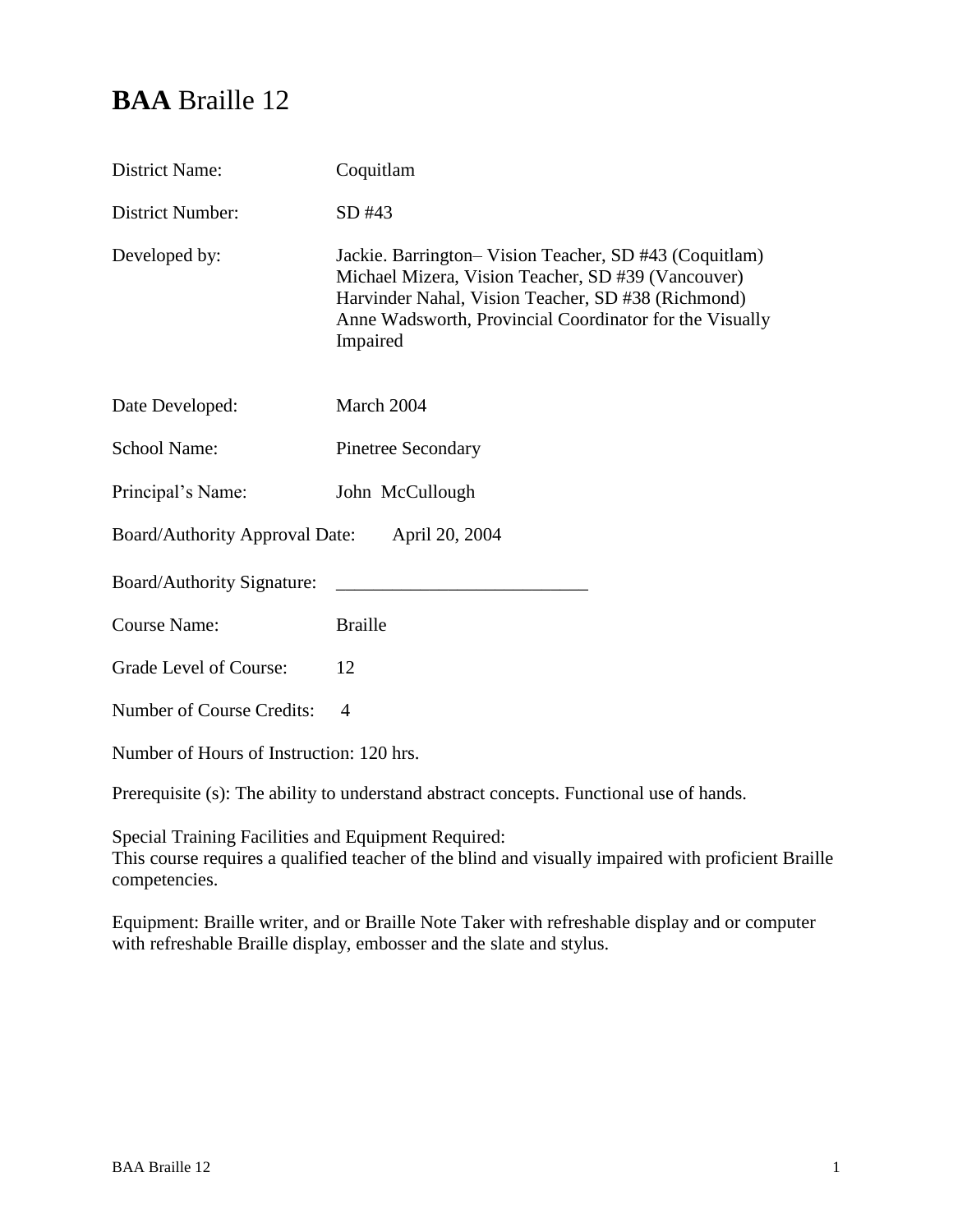# **Course Synopsis:**

For students who are visually impaired, this course has been developed in order that they develop Braille competencies in Braille reading and writing and to explore the richness complexity and flexibility in the use of the Braille code. The student will be able to produce written output that contains Braille contractions and adheres to standard Braille formatting rules. As a culmination students will reflect on their work and produce work done in a variety of writing styles for various purposes consistent with the Braille Authority of North America

(BANA) regulations. They will write sentences, and be able to gain information from many sources.

# **Rationale**

For students who are visually impaired, this course has been developed to allow students who are visually impaired to develop Braille competencies in Braille reading and writing and to explore the richness complexity and flexibility in the use of the Braille code.

This course will allow students a tactile medium to access the prescribed curriculum. Students will learn Braille to complete an educational program so that they can graduate from High School and pursue college, university or other interests. They will explore curriculum themes, develop projects and research topics of personal interest. Students can use Braille to access the many technological devices and they can explore the world-wide web for global business transactions. With Braille this is possible. Proficiency in the use of the Braille code enables the student to succeed academically, socially and in a pursuit of a career.

| Unit | Title                  | Time     |
|------|------------------------|----------|
|      |                        |          |
|      | Exploration            | 10 hours |
|      | Tactile Interpretation | 20 hours |
|      | Production             | 30 hours |
|      | <b>Braille Reading</b> | 30 hours |
|      | <b>Braille Writing</b> | 30 hours |
|      | <b>Total Hours</b>     | 120 hrs. |

### **Organizational Structure:**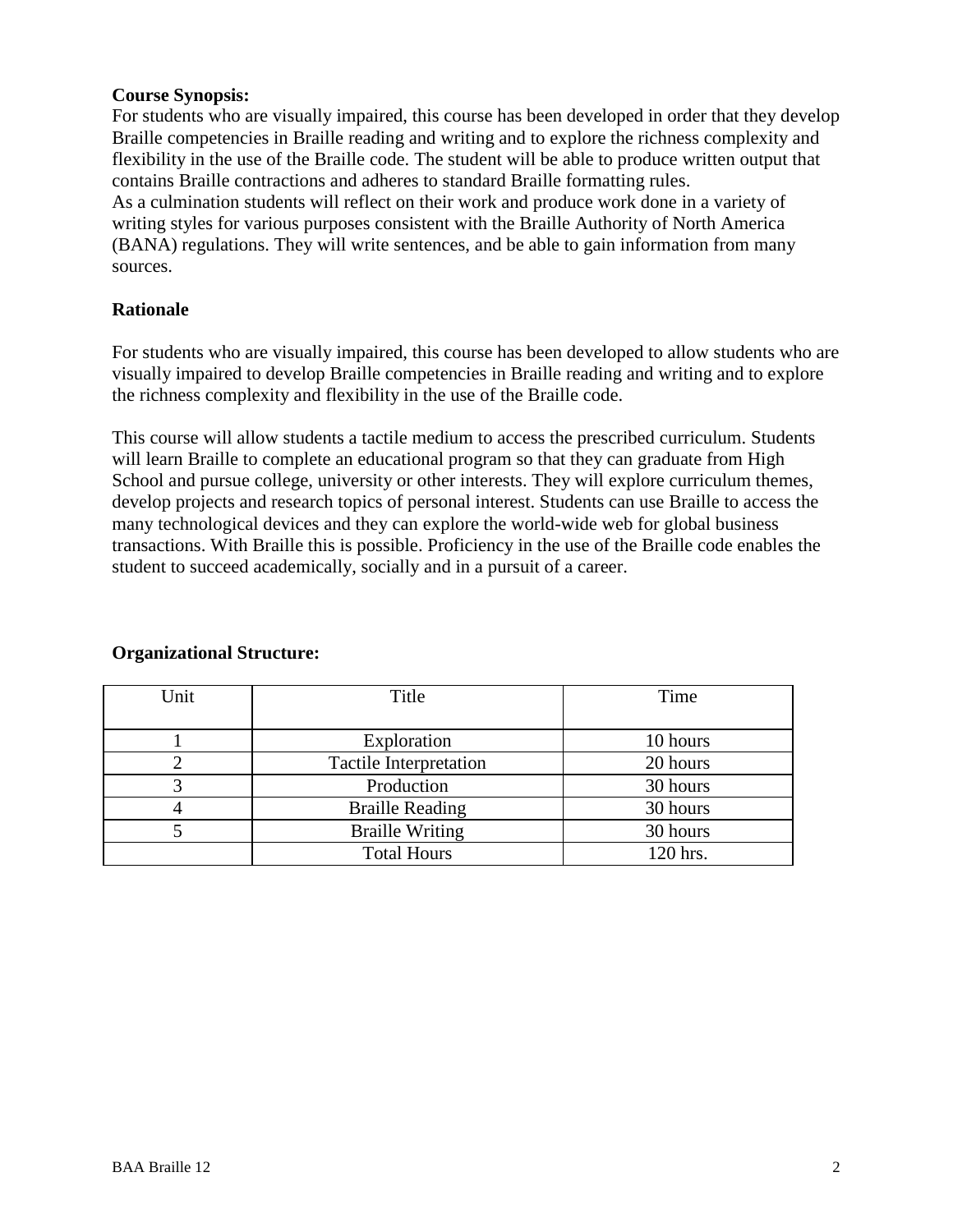# **Unit Descriptions:**

### **Unit 1: Exploration 10 hours**

Students will continue to learn the Braille literacy code and proper Braille reading and writing techniques to access the curriculum to explore the potential of various themes and topics. This includes knowledge of literary contractions, composition signs, punctuation signs and rules. They will practice using equipment such as Braille note takers, braille-writer, computers and Slate and Stylus.

Concepts such as: "why do you need to know the Braille literacy code will be discussed;" "How can the communities awareness of Braille be raised.": will be explored through critical analysis/ interpretation exercises.

### **Curriculum Organizer – Braille Issues:**

*It is expected the student will:*

- develop skills and techniques used for formatting the Braille literary code.
- use the appropriate braille code with the appropriate subject

#### **Curriculum Organizer – Creation**

*It is expected that students will:*

- apply the creative process (i.e., perceptions, exploration, experimentation, production, and evaluation) in their work
- produce braille using:
	- $\circ$  dots 4-5-6
	- o whole word contractions
	- o lower cell signs
	- o short form words
	- o symbols (per cent, measurement signs)
	- o dot 6
	- $\circ$  dot 5-6 (dis, be, com)
	- o punctuation
	- $\circ$  dots 4-6
	- o part word signs

### **Curriculum Organizer – Analysis**

*It is expected that students will:*

- analyze, critique, edit work
- identify the features of good Braille production

# **Curriculum Organizer – Technology**

*It is expected that the student will:*

- use Braille note takers, computers, slate and stylus for Braille production
- use appropriate vocabulary when discussing Braille technology and process
- use and maintain materials, equipment, and work space in a safe and environmentally sensitive manner
- develop mastery of all contractions that been introduced and are currently known.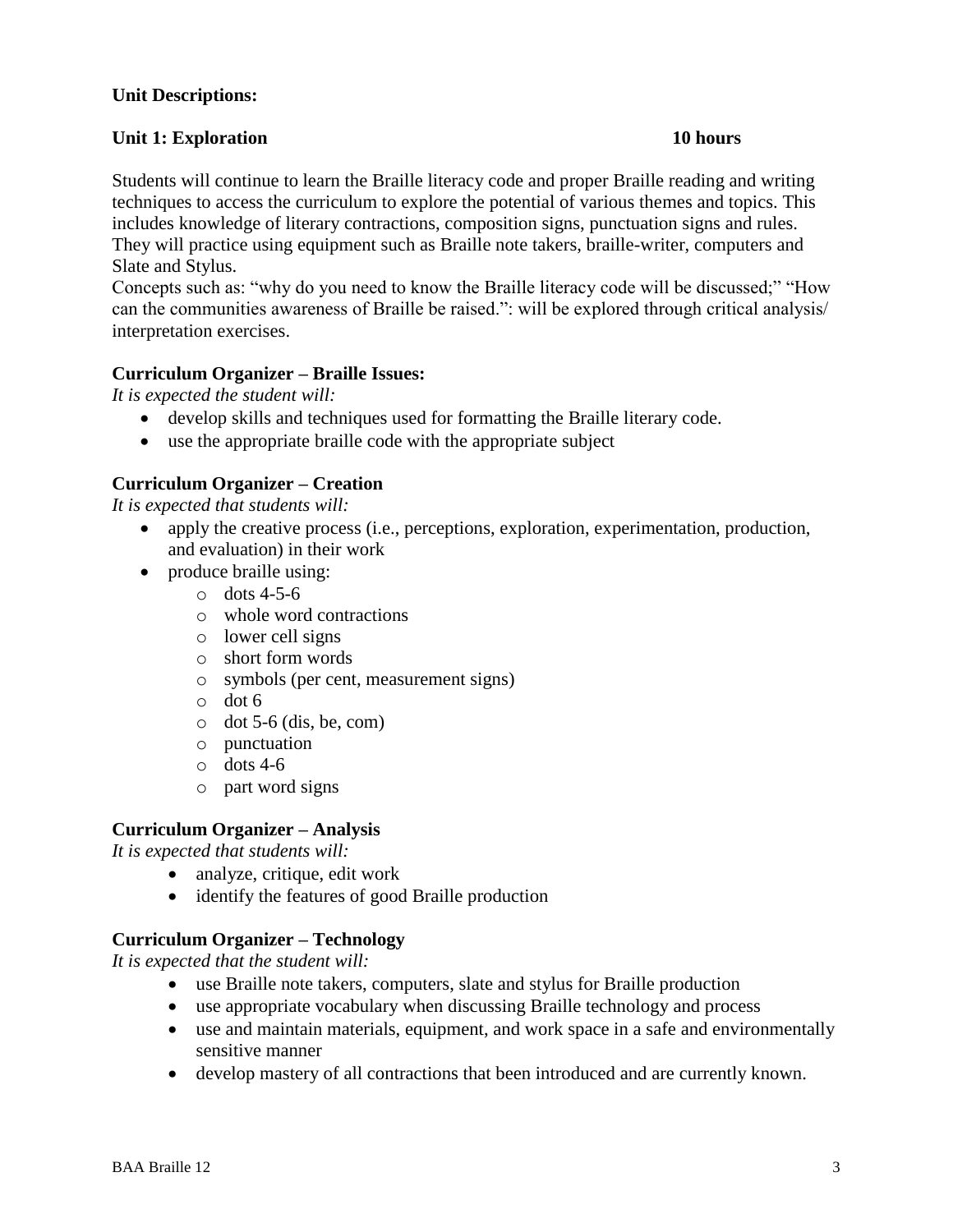# **Unit 2: Tactile Interpretation 20 hours**

Students will "get down to business" by learning how to analyze information that is presented in a two-dimensional format. Students will learn how to interpret this two-dimensional information in a format that they understand and relate to others.

# **Curriculum Organizer – Tactile Interpretation**

*It is expected that students will:*

demonstrate reading charts, graphs, tables and interpret information presented

# **Curriculum Organizer – Creation**

*It is expected that the student will:*

- gather relevant information from appropriate sources and be able to produce a graph or chart
- report detailed interpretation of the tactile diagrams.

# **Curriculum Organizer – Analysis**

*It is expected that students will:*

• identify the role that tactile diagrams, maps, charts etc. play in the transfer of information within different formats.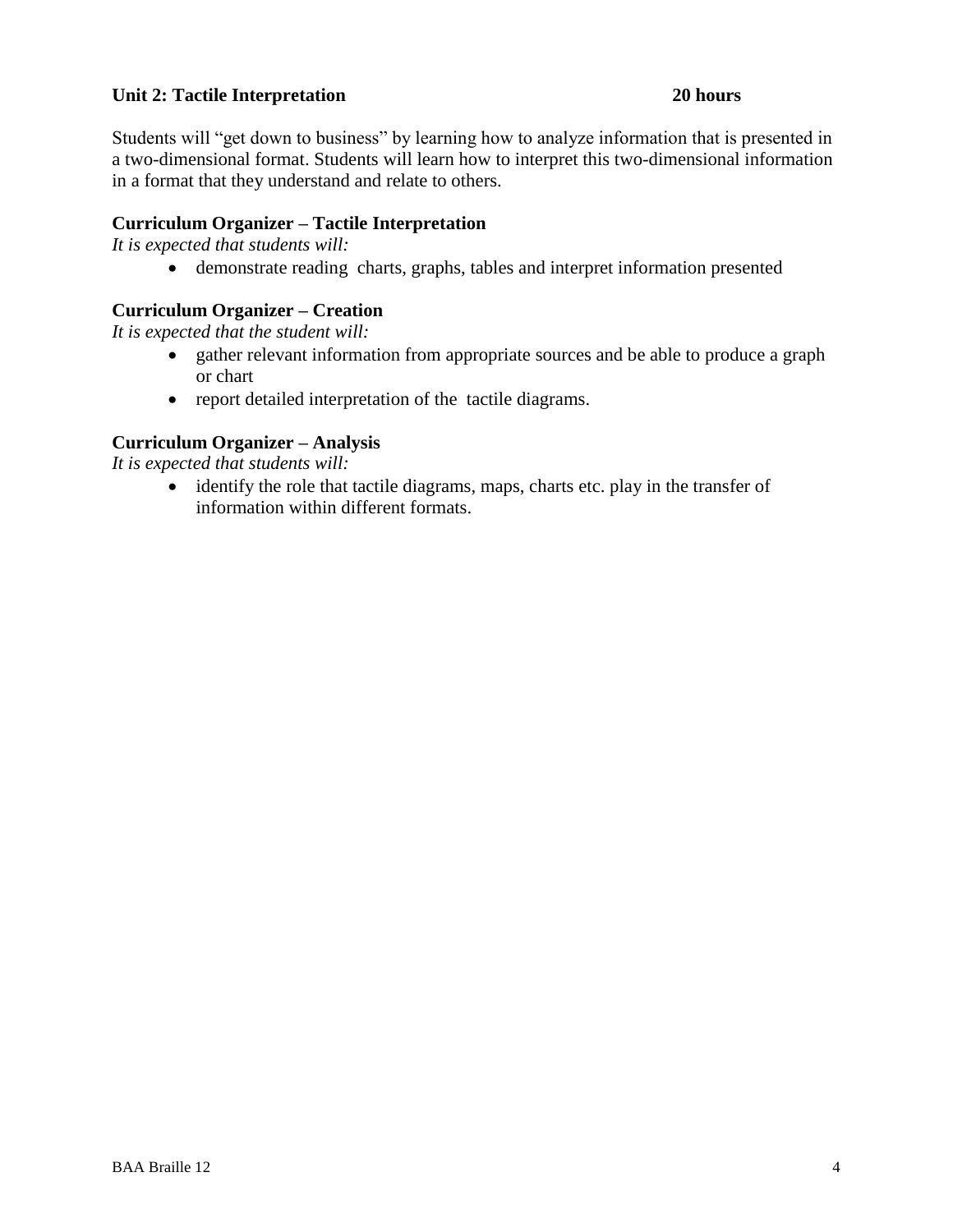# **Unit 3: Production 30 hours**

Students will continue to develop their note-taking skills and strategies and their ability to work in groups. Students will develop production skills in note taking using low or high technology note takers. Concepts such as how note-taking skills can be transferred across settings will be developed.

# **Curriculum Organizer – Creation**

*It is expected that students will:*

- demonstrate taking notes in class using any type of note taker
- use effective communication skills when gathering and sharing information independently and in groups
- apply the creative process (i.e., perceptions, exploration, experimentation, production, and evaluation) in their work

# **Curriculum Organizer – Analysis**

*It is expected that students will* 

- analyze the importance of using Braille note takers
- discuss the role that note takers can play in their lives
- analyze their work and identify characters that are brailled incorrectly

# **Curriculum Organizers – Technology**

*It is expected that students will:*

- demonstrate competent use of Braille note takers to produce Braille
- apply appropriate procedures when formatting Braille
- use appropriate vocabulary when discussing various pieces of technology
- use and maintain materials, equipment, and work space in a safe and environmentally sensitive manner
- demonstrate an understanding of the necessary keystrokes if using high technological devices.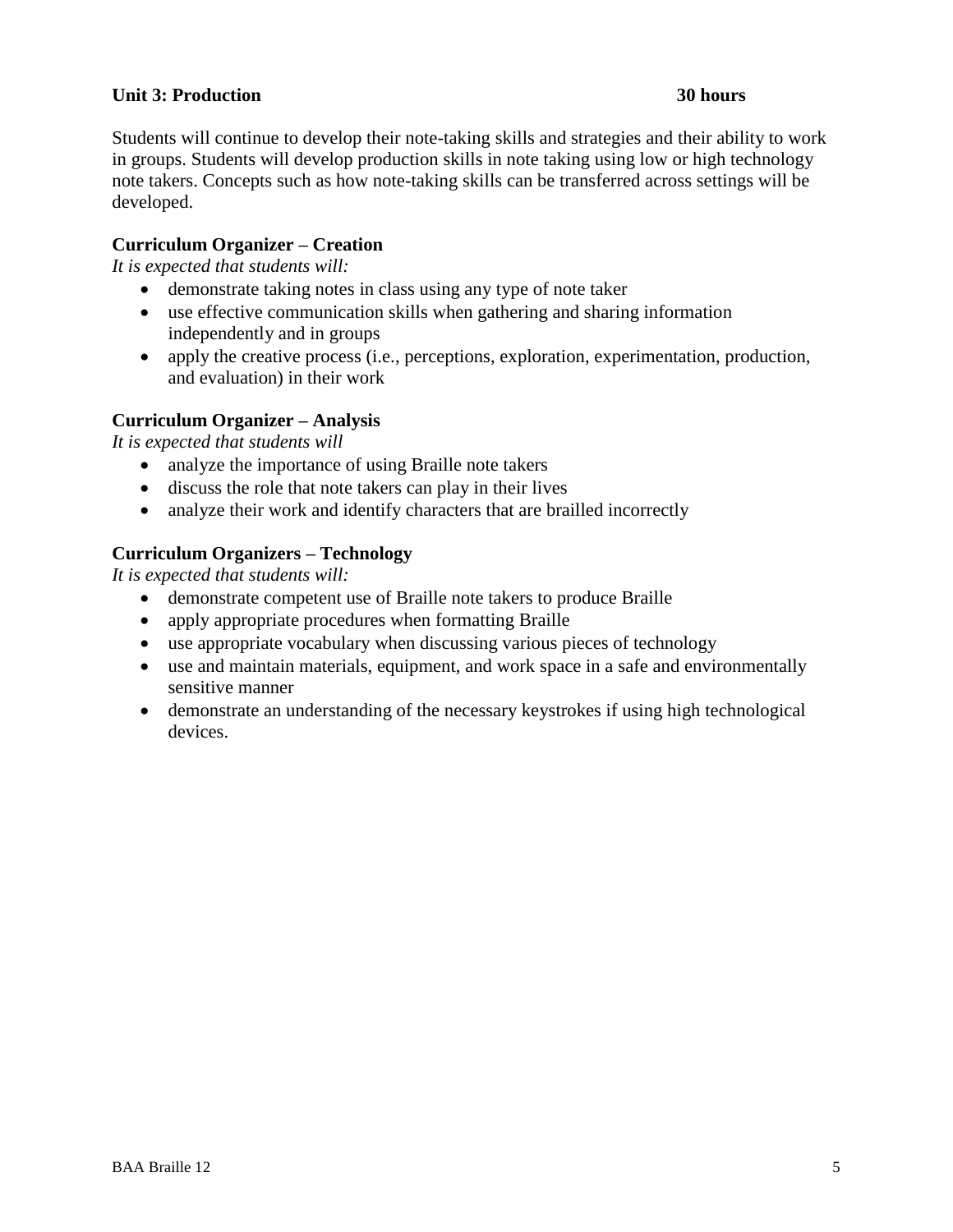# **Unit 4: Braille Reading 30 hours**

Students will increase their speed and accuracy in Braille reading.

### **Curriculum Organizer – Braille Reading**

*It is expected that students will:*

- analyze and demonstrate elements that contribute to meaningful discussion in class using different literary elements and genres.
- develop reading for different purposes scans, studies, details.
- select and read a wide variety of materials and gain deeper meaning from different material.

#### **Curriculum Organizer – Creation**

*It is expected that students will:* 

- apply the creative process (i.e., read challenging literature, move between genres easily) in their work
- interpret sophisticated meaning of literature
- develop speed of reading with comprehension

#### **Curriculum Organizer – Analysis**

*It is expected that students will:*

- explain personal interpretation of and preferences for selected text
- analyze the role that reading has in reflecting, sustaining, and challenging information
- develop an understanding of the influence of Braille reading on student development
- develop an understanding of the overall quality of their own personal reading
- analyze ways of accessing printed information in a medium that is compatible with their ability to access printed information

### **Curriculum Organizer – Technology**

*It is expected that students will:*

- use Braille technology to access information from a variety of sources
- apply appropriate procedures associated with the production of braille
- use appropriate vocabulary when discussing Braille technology being used for reading
- use and maintain materials, equipment, and work space in a safe and environmentally sensitive manner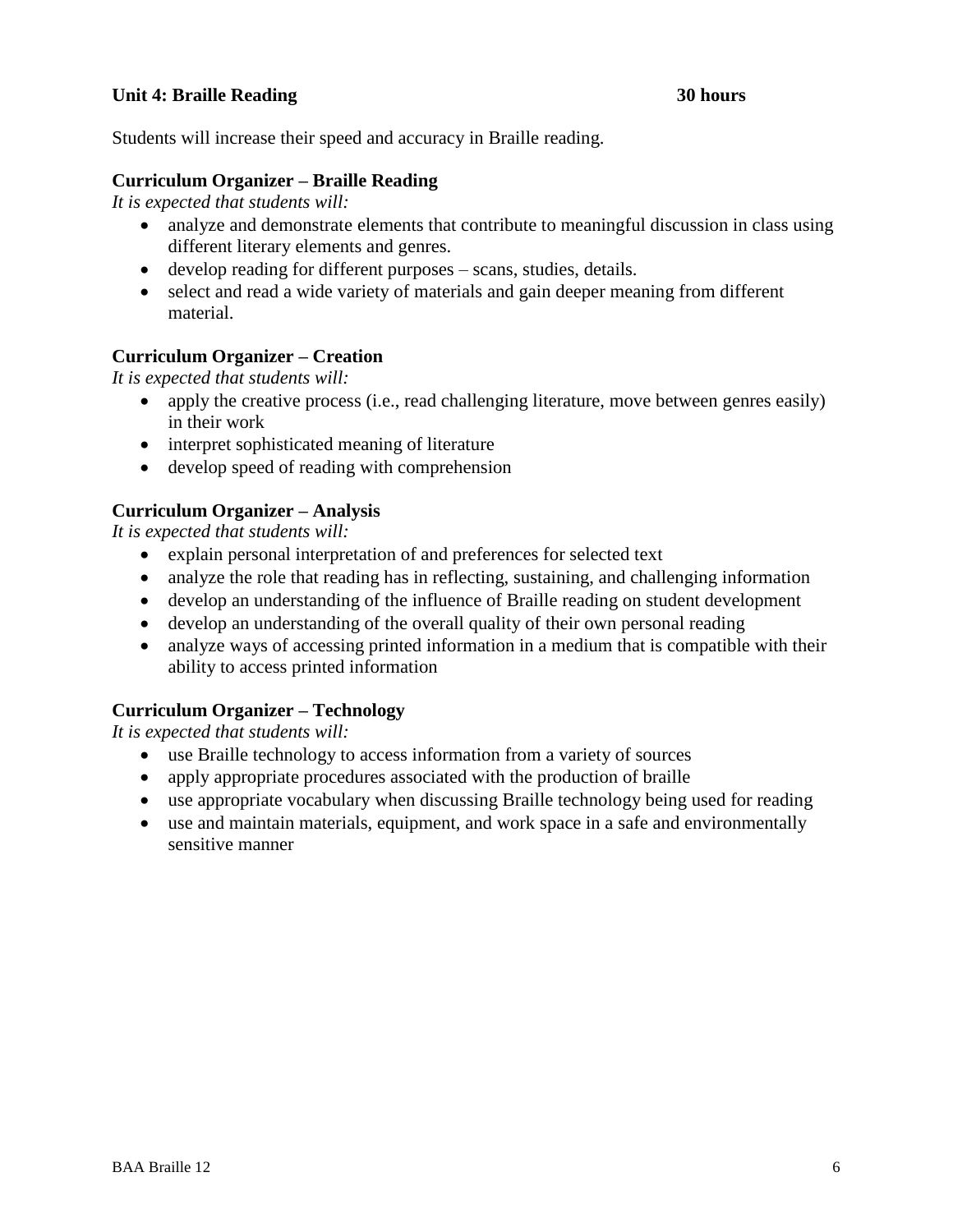# **Unit 5: Braille Writing 30 hours**

In this final unit, students will share and reflect on their work. They will prepare written summaries of their work using proper literary formatting. Formats include: essays, novel, short story or their own personal writing. They will participate in group-writing projects with their sighted peers.

# **Curriculum Organizer – Braille Writing**

*It is expected that students will:*

 demonstrate a knowledge and understanding of the Braille code and how it could be used to produce information.

### **Curriculum Organizer – Creation**

*It is expected that students will:*

- demonstrate the ability to think critically, including the ability to define an issue or problem and develop hypotheses and supporting arguments
- gather relevant information from appropriate sources
- use effective communication skills when gathering and sharing information independently and in groups
- apply the creative process (i.e., using different equipment) in their work
- develop written passages
- understand basic word processing concepts
- develop their ability to create complex writing projects
- use formatting rules that will allow the student to create various levels of headings in their work

### **Curriculum Organizer – Analysis**

*It is expected that students will:*

- explain preferences to determine the most appropriate Braille writing tool for a variety of writing tasks.
- analyze their work and identify characters that are incorrectly written
- develop ways that they can produce accurate Braille
- analyze the overall quality of their skills for producing Braille
- examine, promote and advocate for creative options in enhancing Braille awareness and sharing of Braille writing in the school and larger community

# **Curriculum Organizer – Technology**

*It is expected that students will:*

- demonstrate competency in Braille production
- use appropriate vocabulary when discussing Braille technology and process
- use and maintain materials, equipment, and work space in a safe and environmentally sensitive manner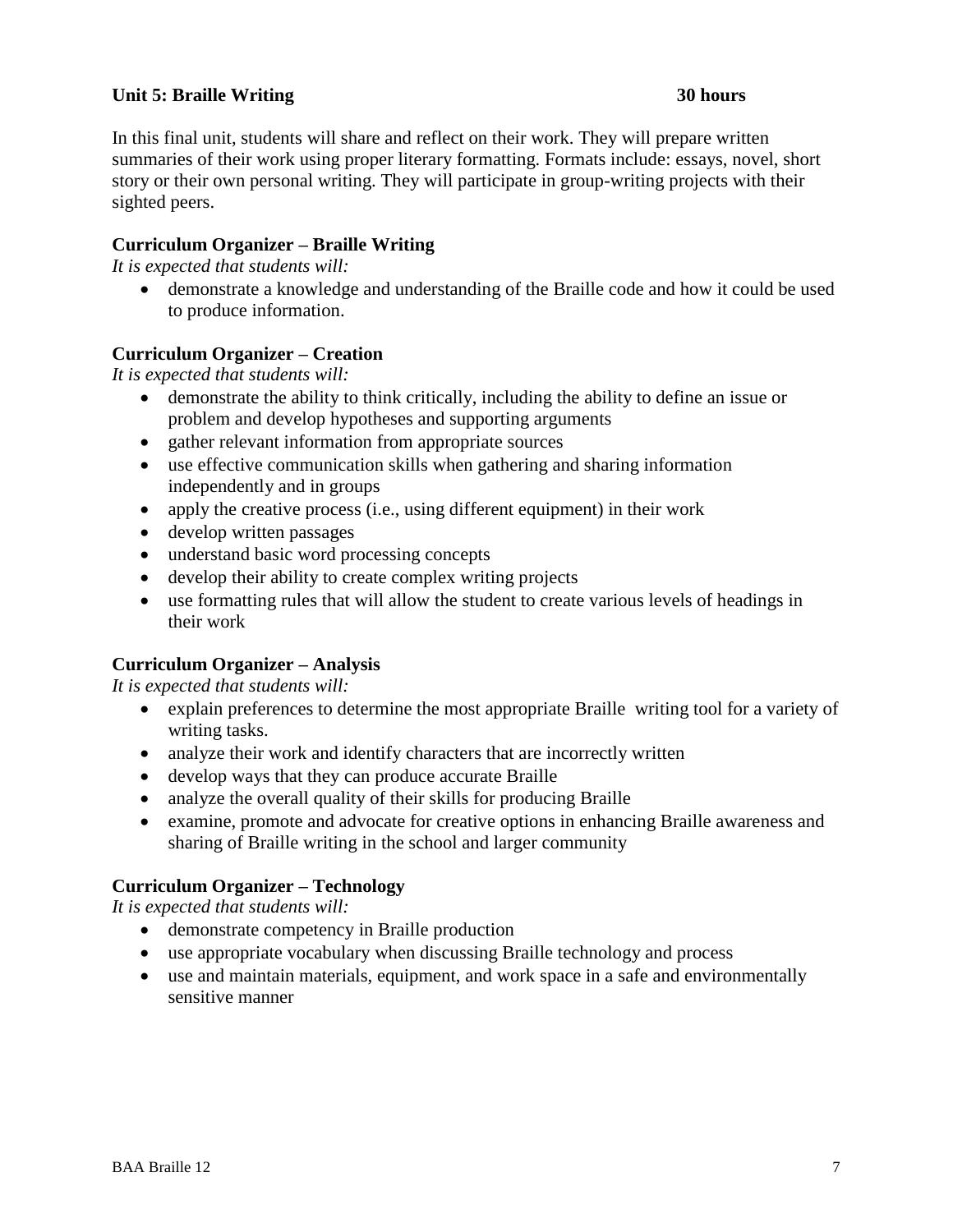# **Instructional Components:**

- direct instruction
- indirect instruction
- interactive instruction
- independent instruction
- modeling
- practical creativity
- brain storming
- group work
- tape recorders
- various pieces of technology

### **Assessment Components:**

- Effective formative assessment via:
	- o Clearly articulated and understood learning intentions and success criteria
	- o Questions posed by students, peers and teachers to move learning forward Discussions and dialogue
	- o Feedback that is timely, clear and involves a plan
	- o Students are resources for themselves and others peer and self-assessment
	- o Student ownership

Formative assessment used to adapt learning experiences and inquiry plans on an on-going basis to meet specific learning goals.

Development, awareness and action, based upon metacognition intended to lead to learner independence and self-coaching.

Summative Assessment:

Summative assessments will be determined as students demonstrate proficiency/mastery toward particular learning outcomes. Summative assessments and final grades will reflect the following:

- Students will work collaboratively with the teacher to determine summative achievement on assignments and letter grades based upon dialogue, and evidence of learning
- Behaviour and work habits will NOT be included when determining letter grades
- Marks will not be deducted for late work
- Extra credit and bonus marks will not be awarded
- Plagiarizing will not result in reduced marks/grades –the student will be required to demonstrate their learning authentically
- Attendance will not be considered toward letter grade
- Only individual learning demonstrated –no group marks will be used to determine grades
- Letter grades will reflect learning towards the learning outcomes articulated above
- Letter grades will be based upon criteria provided/agreed upon toward the learning outcomes
- Letter grades will be determined in relation to the learning outcomes not in comparison to the achievement of other students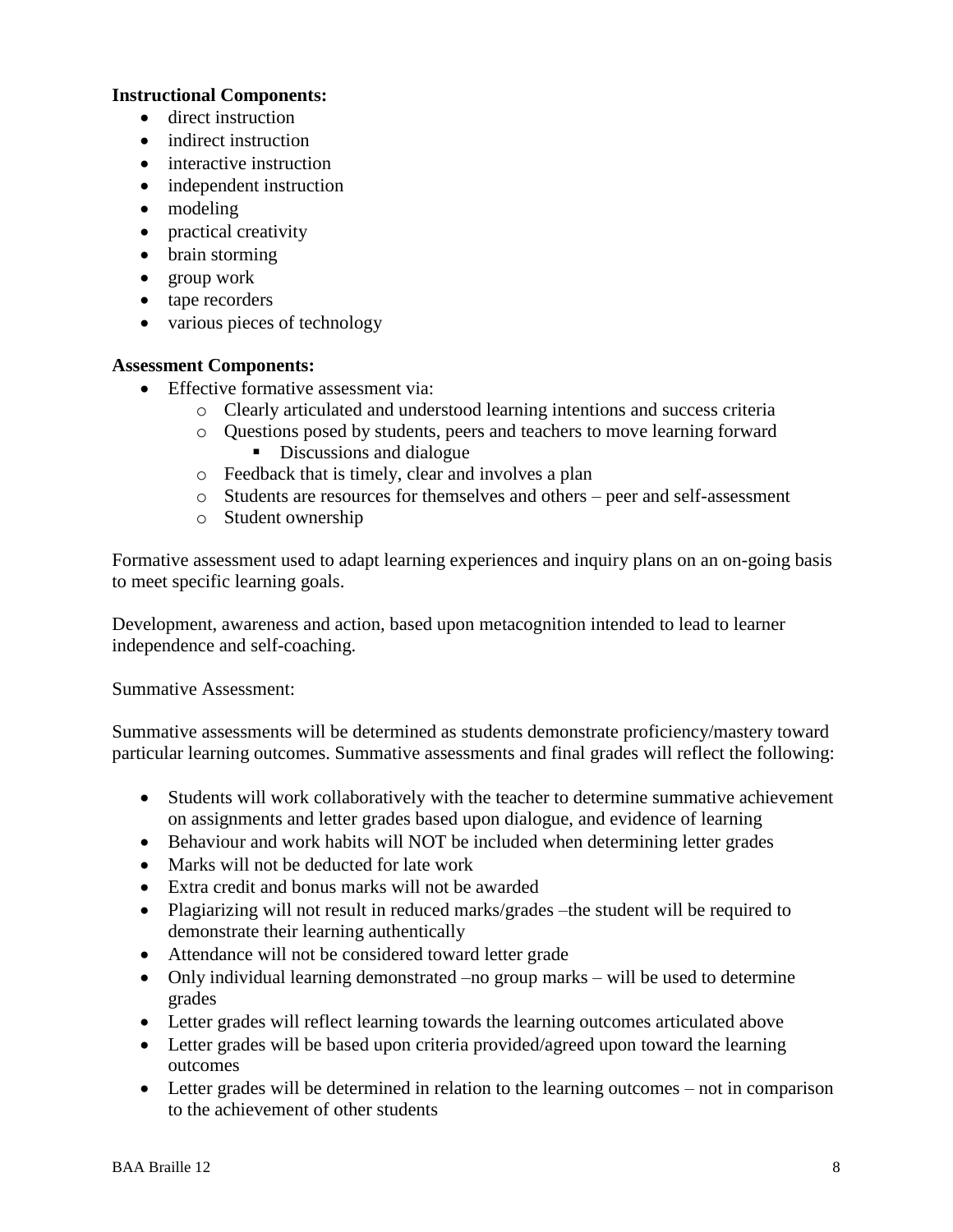- Poor work will not be assessed towards grades students will only be assessed on quality work
- Professional judgment and evidence will be used to determine final letter grade in consultation with the student
- Zeros will not be assigned to missed assignments all required assignments must be completed
- Formative or practice towards learning outcomes will not be included in final grade assessment
- Most recent evidence toward learning outcomes will be used to assign letter grades learning is not averaged over time

#### **Personal Communication**

- 1. Student/instructor/mentor dialogue
- 2. Logbook reflection
- 3. Self evaluation
- 4. Teacher evaluation

#### **Other**

- 1. Weekly assessment
- 2. Teacher anecdotal records
- 3. Teacher log
- 4. Checklists
- 5. Rubrics
- 6. Rating scales

### **Resource Materials**

Assessment of Braille Literacy Skills ABLS Complied by Koenig, A. J. and Farrenkopf, C. In collaboration with Region IV Ed Centre 7145 W. Tadwell Houston, Texas 1994-1995

The English Braille American Edition (1994) Compiled under the Authority of the Braille Authority of North America American Printing House for the Blind P.O. Box 6085 Louisville, Kentucky 40206-0085

Braille Handbook for Literary Braille (Grade II) (1970) By Edna Laudenslager San Francisco State College San Francisco, CA